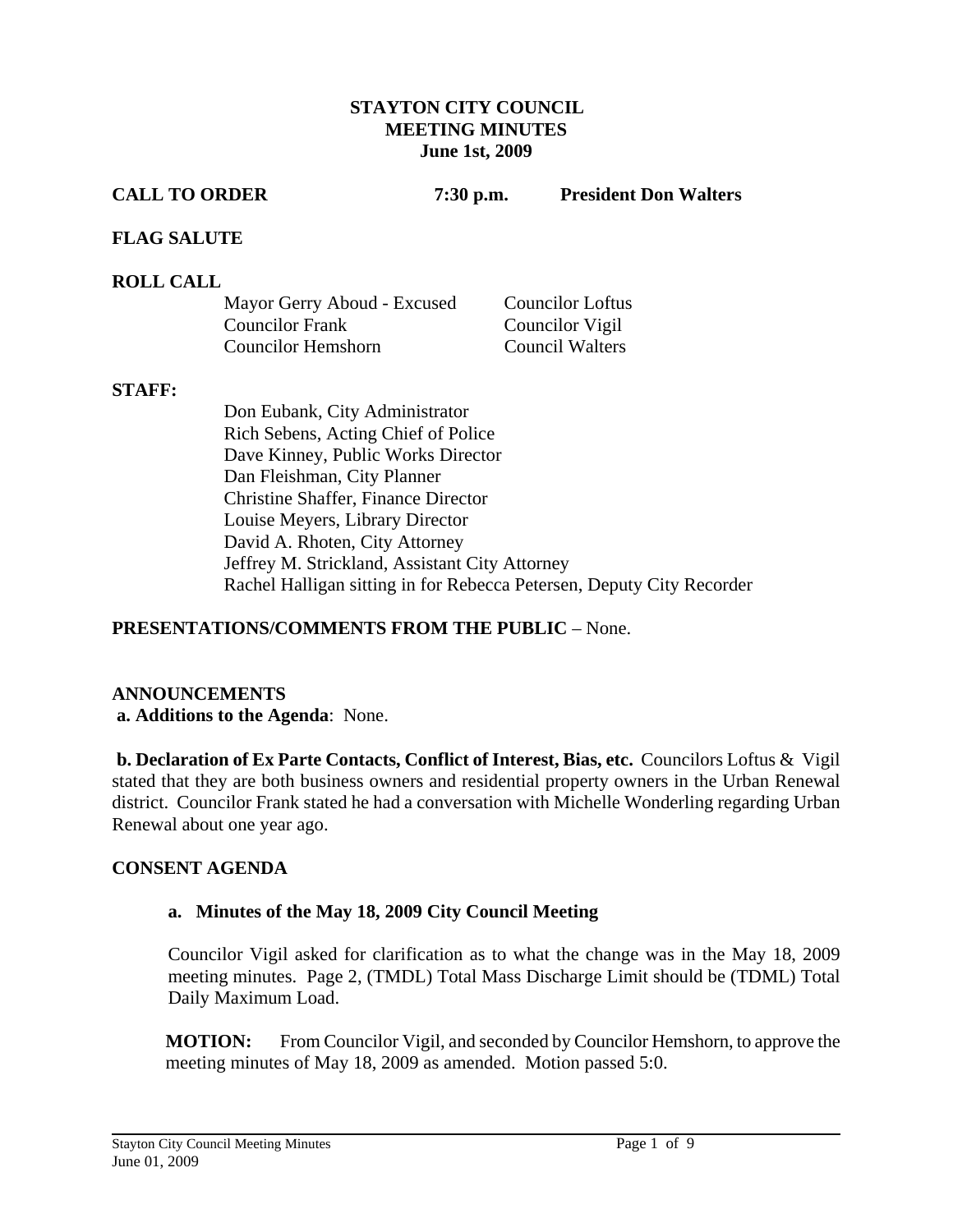## **PUBLIC HEARING**

#### **State Revenue Sharing**

- **a. Commencement of public hearing:** Council President Walters opened the public hearing and read the opening statement**.**
- **b. Staff Report:** Ms. Shaffer entered into the record in their entirety, the State Revenue Sharing Funds document, and the staff report from Finance.

Christine Shaffer provided a summary of what the State Revenue Sharing Funds entails. Each year, the State of Oregon distributes funds to cities based on population for providing certain services. This is the second public hearing in order to receive those funds. At the first public hearing there were numerous requests from citizens and organizations on how to use those funds. The budget committee elected to set aside \$10,000 in the Community Grant Fund to which the Council has allocated \$8500 thus far. The Santiam Heritage Foundation is requesting \$800 to purchase a riding lawn mower to care for the property.

- **c. Proponent's Testimony:** None.
- **d. Opponent's Testimony** None
- **e. General Testimony:** None.
- **f. Questions from the Public:** None.
- **g. Questions from the Council:** None
- **h Staff Summary: Same as Above**

**i Close of Hearing:** There being no further testimony, Council President Walters closed the public hearing.

## **h. Council Deliberation:**

1. Councilor Loftus likes the idea of supporting the Brown House. He is not sure \$800 is enough to buy a lawn mower. He is not necessarily ready to make a recommendation to adopt this. He would like more answers.

2. Councilor Hemshorn believes \$800 is a reasonable request. The foundation is not asking that we fund the entire amount. Councilor Hemshorn believes this is a request we can honor.

 3. Council President Walters advised the issue on the floor is if the council will give the funds to the foundation, not how it is going to be spent.

4. Councilor Vigil questioned Ms. Shaffer as to what the other \$44,000 is being used for. She advised it will be put into the general fund as required by the grantor.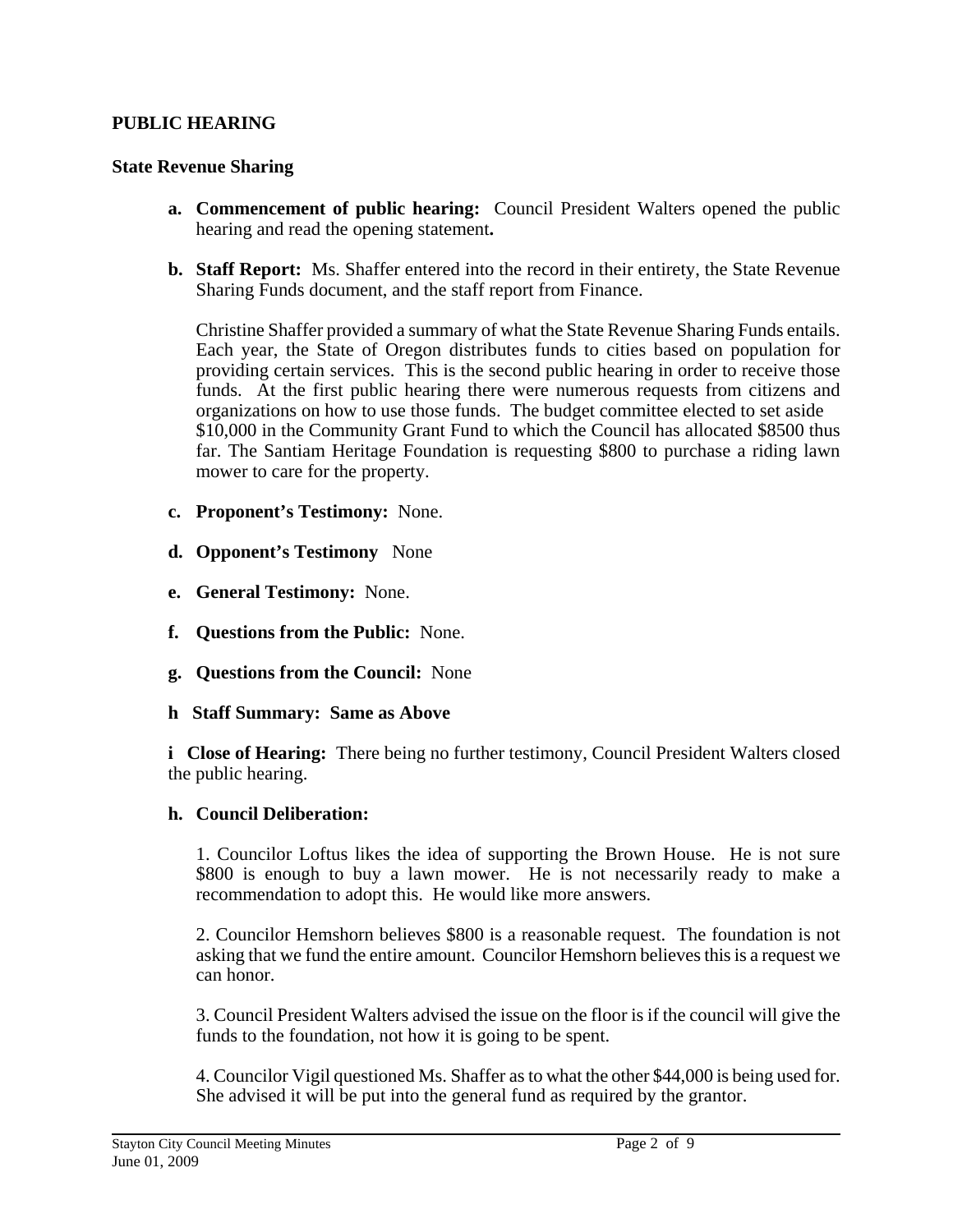5. Councilor Loftus inquired if after the resolution is passed, will the council be able to ask questions and then make a recommendation to approve the request. Ms. Shaffer answered yes that the council would direct the staff to make the allocation in the budget.

**MOTION**. From Councilor Loftus, and seconded by Councilor Vigil to close the hearing. Motion passed 5:0

## **Downtown Urban Renewal Plan**

- **a Commencement of public hearing:** Council President Walters opened the public hearing and read the opening statement**.**
- **b. Staff Report:** Mr. Fleishman stated that due to a flawed notification process public testimony would be taken and entered in the permanent record. The public hearing previously scheduled for this meeting will be postponed until a later date.
- **c**. **Testimony**: From the audience, Dick Morley, Stayton and Jack Carriger, Stayton Fire Chief stated that they would reserve their testimony for the public hearing. Mr. Carriger clarified that although the fire district has been notified of meetings they are opposed to an Urban Renewal District.

#### **UNFINISHED BUSINESS - None**

#### **NEW BUSINESS**

**Un-numbered Ordinance Adoption of Urban Renewal Plan –** Deferred.

## **Resolutions No. 838 & 839, Certifying Eligibility & Electing to Receive State Revenue Sharing Funds**

**a. Staff Report** – Ms. Shaffer stated that ORS 221.770 requires cities to annually pass a resolution requesting state revenue sharing money (Resolution No. 838), Resolution No. 839 declares the City's election to receive state revenues.

**b Council Deliberation -** Councilor Loftus asked that Susan Brandt comment on the Brown House. Mrs. Brandt advised that the men of the Lutheran Church have been donating their time and mower for the last year and someone else did it before that, so a mower is needed. Councilor Frank asked what the status is of the Brown House. Ms. Shaffer stated that the foundation group works on the house as money is available, so that no debt is incurred.

Grant funds were not requested at the meeting. Staff will ask Mr. Pendleton to attend the next meeting to answer questions regarding their grant proposal.

## **c Council Decision**

**MOTION:** From Councilor Vigil, and seconded by Councilor Loftus, to approve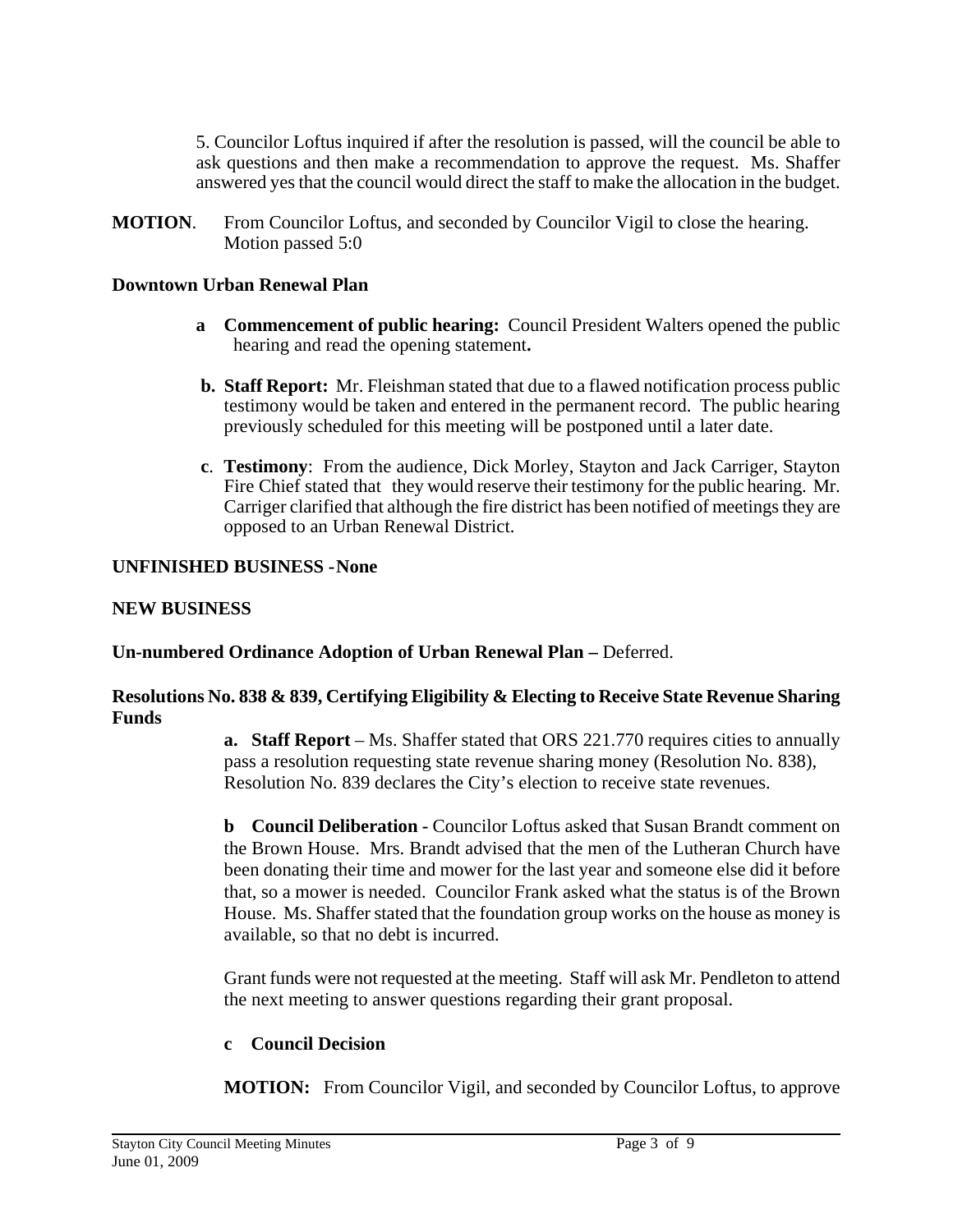Resolution No. 838, Certifying the City of Stayton's Eligibility to receive State-Shared Revenues by Providing the Necessary Municipal Services. Motion passed: 5:0

 **MOTION:** From Council Hemshorn and seconded by Councilor Loftus motion to approve Resolution No. 839, Declaring the City's Election to Receive State Revenues. Motion passed: 5:0

#### **Endowment Agreement**

**a. Staff Report –** Ms. Shaffer stated that staff recommends that the City Council authorize the City Administrator to execute the Endowment Agreement, as presented.

**b. Council Deliberation** Councilor Loftus asked Gil Stewart if the Library board approved the endowment agreement unanimously. Gil replied yes to this question.

## **c. Council Decision**

**MOTION:** From Councilor Frank and seconded by Councilor Vigil to approve the City Administrator to execute the proposed Endowment Agreement. Motion passed: 5:0

## **Banking Services Contract**

- **a. Staff Report** Ms. Shaffer stated that staff recommends authorizing the City Administrator to execute a contract with West Coast Bank for the city's banking services for a three year period, with an option to renew the contract up to an additional three years.
- **b. Council Deliberation -**Councilor Frank questioned why West Coast Bank is so much cheaper. Ms. Shaffer advised there are a lot of transactions that West Coast charges less for than the other banks.

Ms. Shaffer stated that Mike Jaeger, Manager, West Coast Bank Stayton was part of the budget committee. Due to the Banking Services Contract Mr. Jaeger has resigned his position on that committee.

# **c. Council Decision**

**MOTION:** From Councilor Frank and seconded by Councilor Hemshorn move to award the Banking Services Contract to West Coast Bank, and authorize the City Administrator to execute the contract, for a three year period commencing on July 1, 2009, with an option for up to two additional years. Motion Passed: 5:0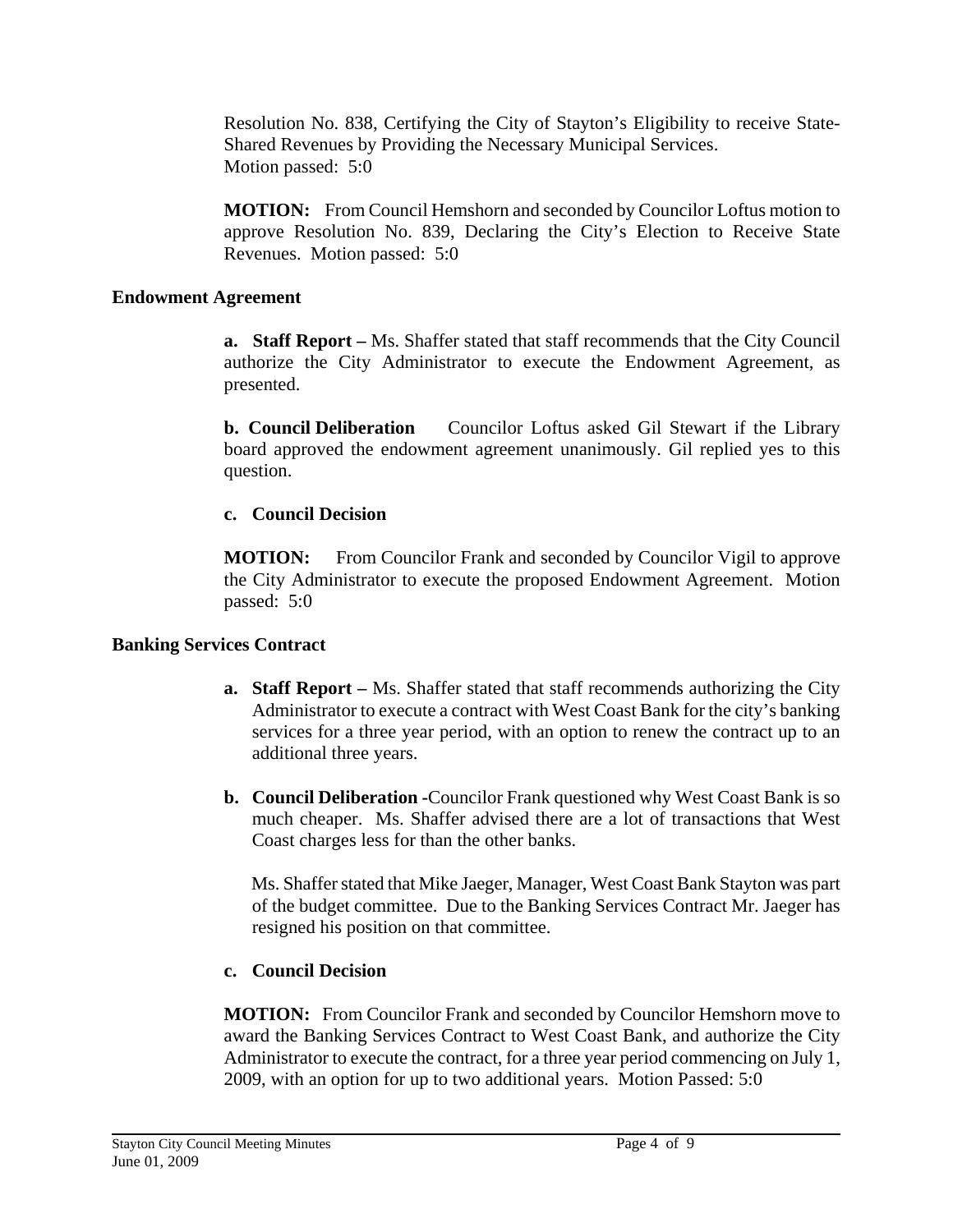## **Bid Award for Sewer Pipe Rehabilitation**

a. **Staff Report –** Mr. Kinney recommends the council award the contract to Michels Corp for the 2009 City of Stayton Annual Program for the In-

 Place Rehabilitation of Sanitary Sewer Pipe Using Cured-In-Place Pipe (CIPP) in the amount of \$111,945.

**b. Council Deliberation** Councilor Vigil asked if Michels would be able to complete this job in the recommended time frame. Mr. Kinney advised the 3500 lineal feet will be completed within two weeks time.

# **c. Council Decision**

**MOTION:** From Councilor Vigil and seconded by Councilor Hemshorn, to award the contract to Michels Corp for the 2009 City of Stayton Annual Program, for the In-Place Rehabilitation of Sanitary Sewer Pipe, Using Cured-In-Place Pipe (CIPP), in the amount of \$111,945. Motion Passed: 5:0

# **Chemeketa Cooperative Regional Library Service (CCRLS) Amendment**

- **a. Staff Report** Ms. Meyers stated the City has had a contractual agreement with CCRLS for over 32 years to provide library services to all residents of the Chemeketa Community College District. The current contract is a 5 year agreement.
- **b. Council Deliberation** Councilor Frank would like to thank all involved that included how the issue ties in with the Goals the City Council has adapted. Councilor Vigil wanted to make it be heard that under Fiscal Impact, it does in fact cost the city around \$12,000 to be part of this.

# **c. Council Decision**

**MOTION** – From Councilor Hemshorn and seconded by Councilor Frank to authorize staff to execute the CCRLS contract. Motion Passed: 5:0

# **SPLF Grant Funds for Outreach Storyteller Program**

- **a. Staff Report** Ms. Meyers recommends acceptance of the grant which will provide for hiring and implementing the Outreach Storyteller program.
- b. **Council Deliberation** Council President Walters asked if the money that the Library is receiving pays for the entire storyteller position. Ms. Meyers stated it will pay for the hiring process, the material and equipment needed, the mileage and the wages. There will be some out of pocket expenses for the library, such as staff time involved to hire a person. No additional funding is required.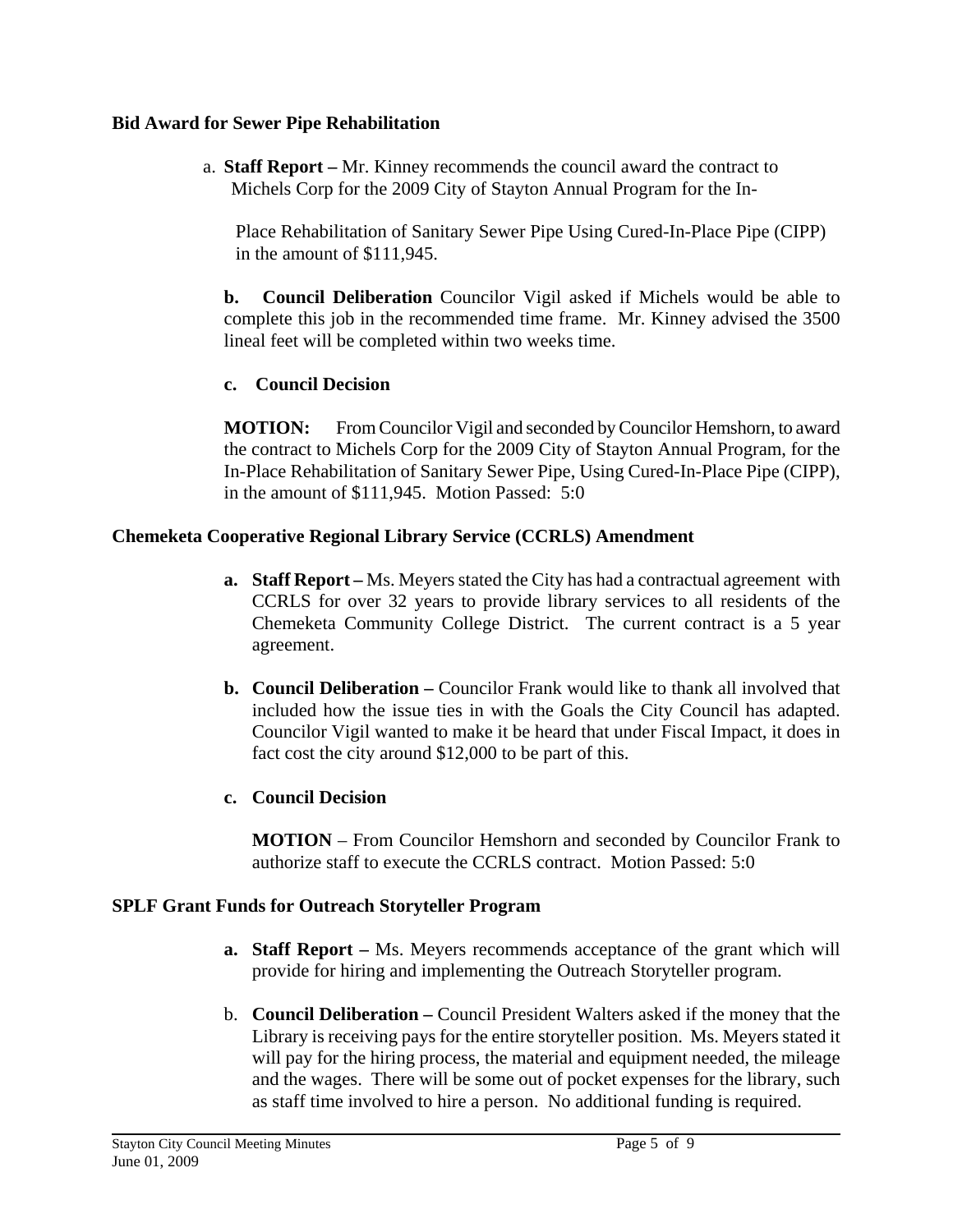Council Loftus asked if this is a program the library is adopting, or is an additional person being hired. Louise advised the proposal is to accept the funds which will provide money to hire a library assistant with expertise in child development and various aspects of the position. Also, the library will provide a collection of books that will be left at the centers and rotated monthly. The schedule of the storyteller will be negotiated and at a later date, the council will be asked to approve a job description which will include experience with brain development, child literacy, and storytime skills just to name a few.

Councilor Frank asked if the individual would be aware this program is only funded for three years. Ms. Meyers answered in the affirmative stating the position is funded for one year with a commitment to continue to pay for it for a total of three years as funds are available.

Councilor Frank asked if after this time, will the Library ask this position to become a permanent position. Louise advised that the answer to this is no, and this is a temporary program, but hopefully people will realize how valuable this program is.

Councilor Loftus asked if this position will be limited to conducting storytime in the city limits. Louise advised the interest shown in this program included day cares and preschools in Sublimity and Aumsville. Councilor Loftus asked if the foundation has asked these cities to help donate to this program. Louise advised the monies funding this program have came from many agencies, including the Doris Whipper fund that is based out of Lyons.

Councilor Vigil would like to emphasize our library is for the community of Stayton and that should be taken into consideration when this program is implemented.

# **c. Council Decision –**

**MOTION –** From Councilor Vigil and seconded by Councilor Loftus to accept the grant funds and to authorize staff to begin implementation of the Outreach Storyteller Program including hiring the staff member. Motion Passed: 5:0

## **Proposal for new job description for Library Assistant position**

a. **Staff Report –** Louise Meyers recommends adoption of a new job description for the Library Assistant position for Youth Services, as Karen Mills is retiring. Local Government Personnel Institute (LGPI) reviewed the new job description and assigned a rating of Grade 5.

# **b. Council Deliberation**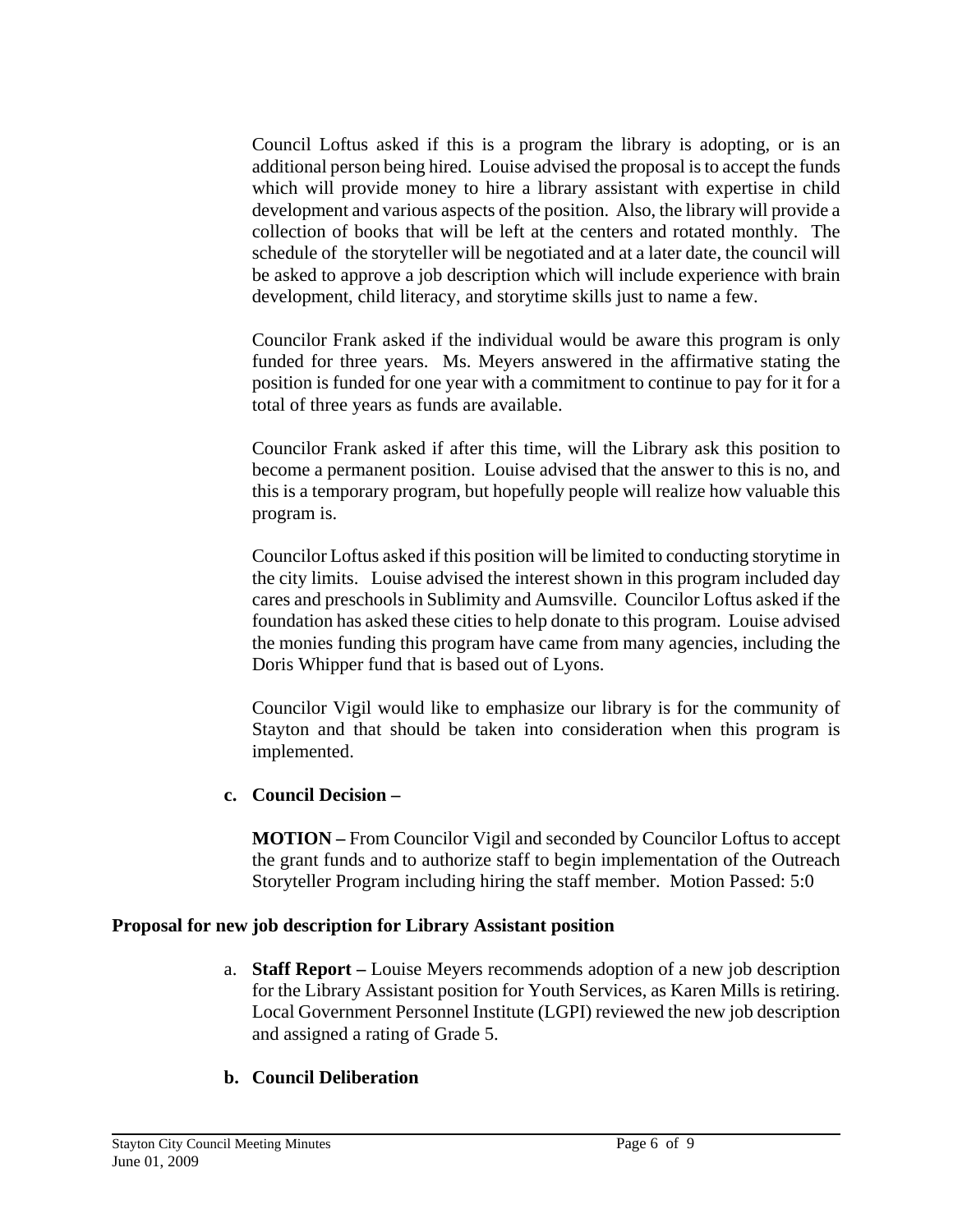Council Loftus asked if there were any qualifications for this position, or could a minor or someone with just a GED be considered. Louise advised Councilor Loftus to turn to page two of the job description and it lists the qualifications.

Councilor Vigil advised that the job description does not require a degree, it just suggests the equivalent. Christine Shaffer said if certain degrees are required it raises the demand for pay.

Councilor Vigil advised he has some concerns about developing a new job description. He feels the library assistant job description is efficient enough. He does not feel that changing the job title is the way to proceed. If the new position is not going to require a degree in Child Development , the Library Assistant job description will work. Councilor Vigil does not feel this is the appropriate time to develop a new job description.

Councilor Frank said the way he understands that what has been done is that Karen Mills has never had a job description so the job functions that Karen Mills does daily has been listed and sent to LPGI. LPGI then developed a job description and sent back the pay scale. Like wise, in the last nine years Karen Mills has not been paid enough. Louise said some people say a childrens library staff persons time is immeasurable.

Councilor Vigil says that you can take any position and get really detailed about what they do all day long, then present that to someone to develop a new job description. Councilor Vigil does not feel this is a responsible act for the City of Stayton to be acting on right now.

Councilor Walters reiterated this job is already being done by Karen Mills, there is just not a description for the job.

Louise Meyers advised the Library Assistant job description does not reflect that the person hired will be working mostly with children. It was determined that this is an important aspect to be listed along with other duties Karen Mills does.

Councilor Hemshorn advised with the hourly wage being offered, it will be hard to get a person with a college degree to even apply. She feels that it is not the councils position to advise the Library to move someone up the scale, as there may not be anyway capable of doing this job, although they could certainly apply. Council Hemshorn advised most people do expect a job description applicable to the job they are applying for, that can be referred back to. She also said it is important to notice Karen has been with the Library for nine years, and it is important to hire someone that will like their job. As an employer it is their responsibility to have a job description and describe it accurately.

City Administrator Don Eubank said a lot of the job descriptions he has seen were made in 1997. When a job description is sent to LGPI, they go over the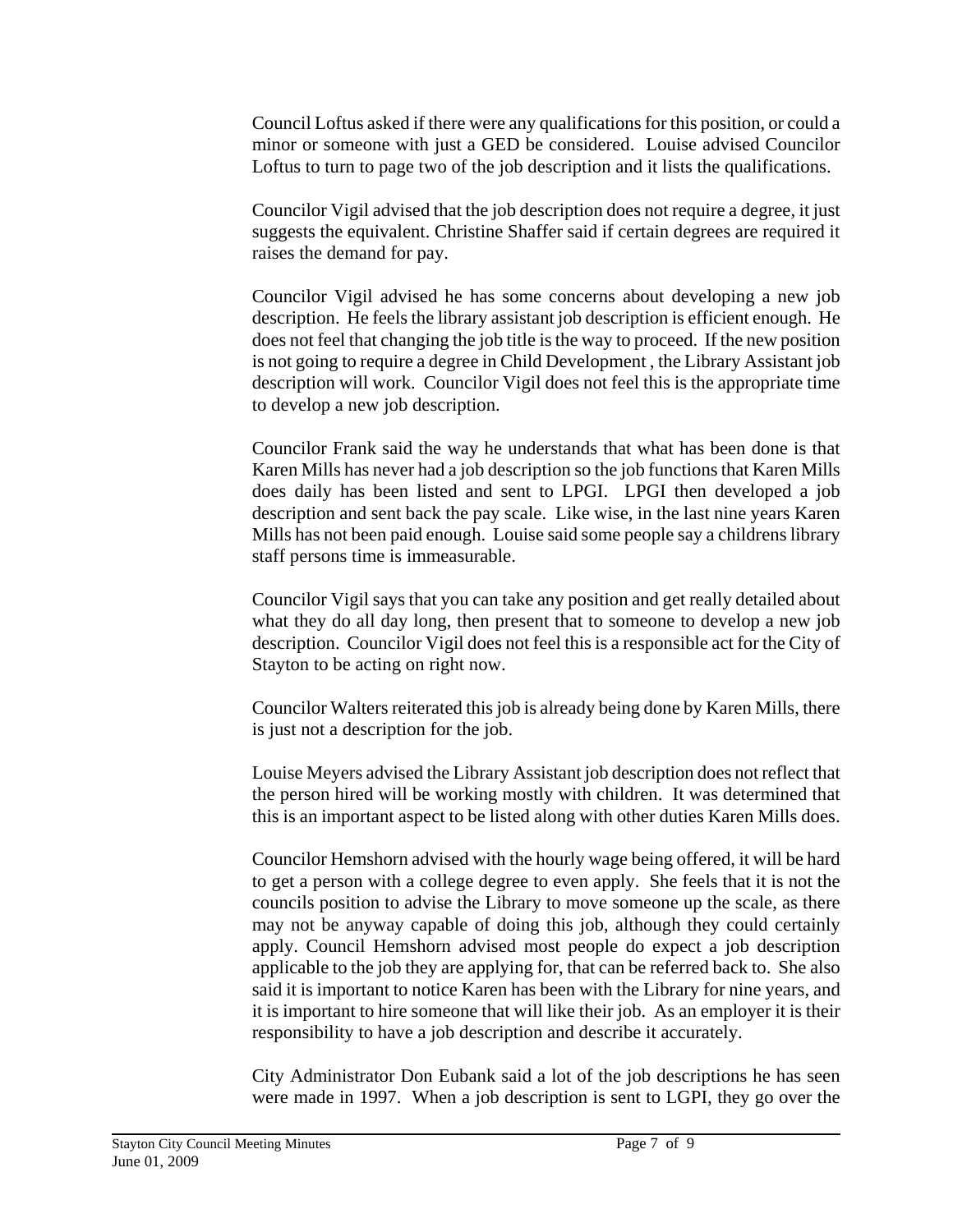information and send us the median pay wage, not the high or the low.

Councilor Walters advised the person should be paid for the job they are doing.

Councilor Vigil agreed but feels the job they will be doing is a Library Assistant, with Youth Services being emphasized and does not justify a pay raise. He feels the title is just being changed from Library Assistant to Library Assistant / Youth Services.

Louise Meyers wanted to let the council know, they did not ask for a pay raise, they were required to send it to LGPI and that is the pay scale received with the new job description.

Councilor Loftus asked if the LGPI was just a recommendation. Christine Shaffer advised that is true. Councilor Loftus made a motion that someone be hired with a base pay rate at \$10.00 an hour and if an applicant is more qualified, make a range in the \$13.00 or \$14.00 range. There was not a second, so the motion was denied.

## **c. Council Decision**

MOTION – From Councilor Hemshorn and seconded by Council Frank to approve adoption of the new job description of Library Assistant : Youth Services as presented. Motion Passed : 3:2 (Loftus/Vigil)

# **STAFF/COMMISSION REPORTS**

**City Administrator's Report – Don Eubank –** Bring the council up to date on the Charter Review Process. Tom Sponsler, a Portland attorney is looking over the Charter and will have it back to Don to go over. After it is reviewed, it will be brought to the council, hopefully the first or second council meeting in July.

Council Frank asked what the timeline was to get everything finished with the charter review and get it to the voters**.** 

City Administrator advised they come up with a date of July  $24<sup>th</sup>$ , 2009 to have everything ready, not submitted.

Dave Kinney advised the date to get it submitted to the state elections would be September 1, 2009.

**PRESENTATIONS/COMMENTS FROM THE PUBLIC –** Larry Emery, Stayton. Mr. Emery voiced his concern about the rail cars on W. Locust Street and the unsightliness of the cars due too graffiti. Mr. Sebens has been working with Willamette Valley Railroad to get the cars removed. It was suggested that a graffiti ordinance be implemented for enforcement purposes.

# **BUSINESS FROM THE CITY ADMINISTRATOR** - None